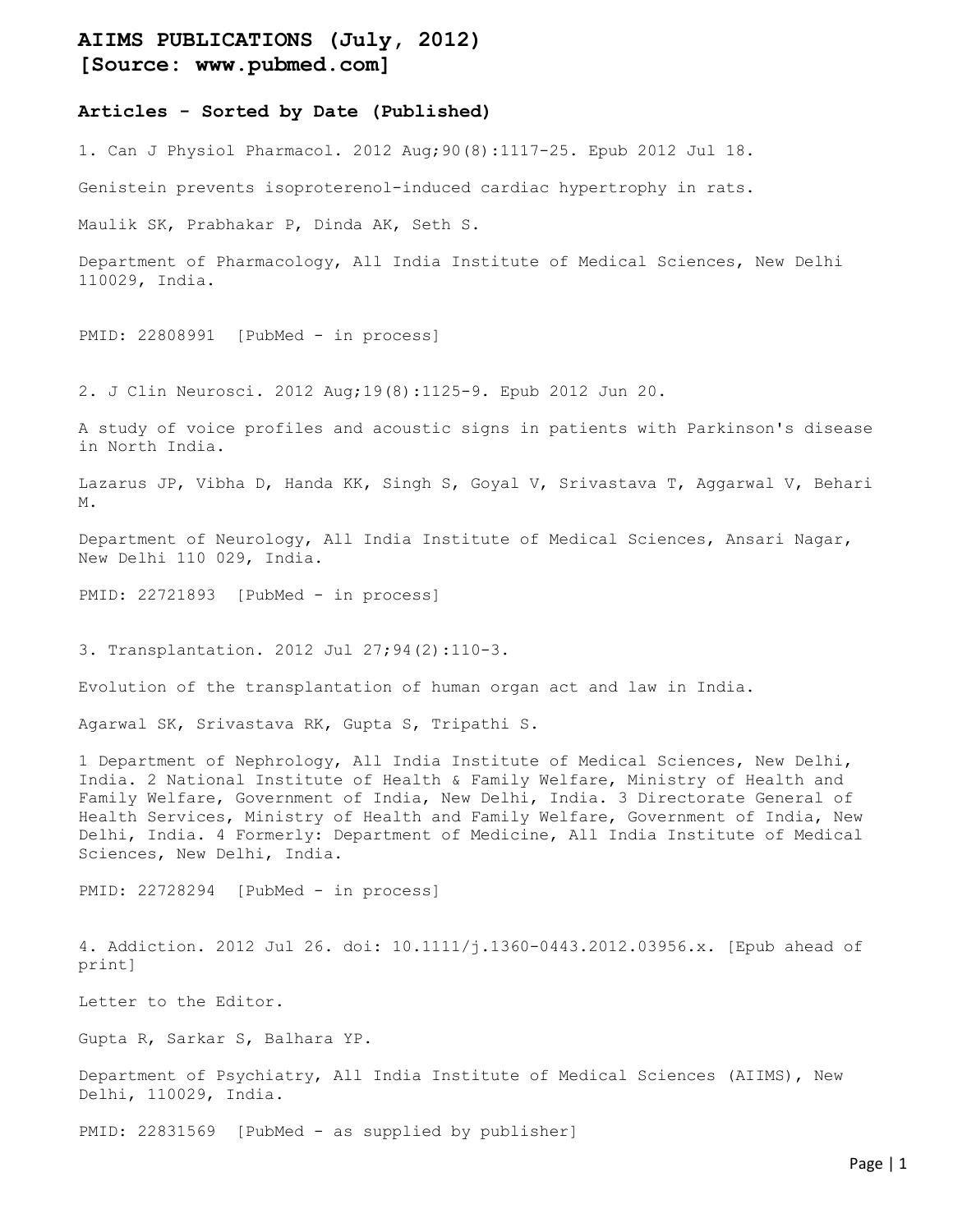5. Rheumatol Int. 2012 Jul 26. [Epub ahead of print]

Prospective, open-label, uncontrolled pilot study to study safety and efficacy of sildenafil in systemic sclerosis-related pulmonary artery hypertension and cutaneous vascular complications.

Kumar U, Gokhle SS, Sreenivas V, Kaur S, Misra D.

Clinical Immunology and Rheumatology Division, Department of Medicine, All India Institute of Medical Sciences, New Delhi, 110029, India, umaakumar@yahoo.co.in.

PMID: 22833239 [PubMed - as supplied by publisher]

6. Tissue Antigens. 2012 Jul 26;9999(9999). doi: 10.1111/j.1399-0039.2012.01931.x. [Epub ahead of print]

Major histocompatibility complex class I chain related gene-A microsatellite polymorphism shows secondary association with type 1 diabetes and celiac disease in North Indians.

Kumar N, Sharma G, Kaur G, Tandon N, Bhatnagar S, Mehra N.

Department of Transplant Immunology and Immunogenetics, All India Institute of Medical Sciences, New Delhi, India.

PMID: 22835336 [PubMed - as supplied by publisher]

7. Pediatr Surg Int. 2012 Jul 25. [Epub ahead of print]

Delayed presentation of anorectal malformation for definitive surgery.

Sharma S, Gupta DK.

Department of Pediatric Surgery, All India Institute of Medical Sciences, Ansari Nagar, New Delhi, India, drshilpas@gmail.com.

PMID: 22828918 [PubMed - as supplied by publisher]

8. Cont Lens Anterior Eye. 2012 Jul 23. [Epub ahead of print]

Capsular tension segment in a case of microspherophakia.

Khokhar S, Gupta S, Kumar G, Rowe N.

Dr. Rajendra Prasad Centre for Ophthalmic Sciences, All India Institute of Medical Sciences, New Delhi 110029, India.

PMID: 22831807 [PubMed - as supplied by publisher]

9. Pediatr Neurosurg. 2012 Jul 21. [Epub ahead of print] Vertebral Choristoma in Lipomyelomeningocele: A Case Report. Joshua SP, Singh PK, Mahapatra AK.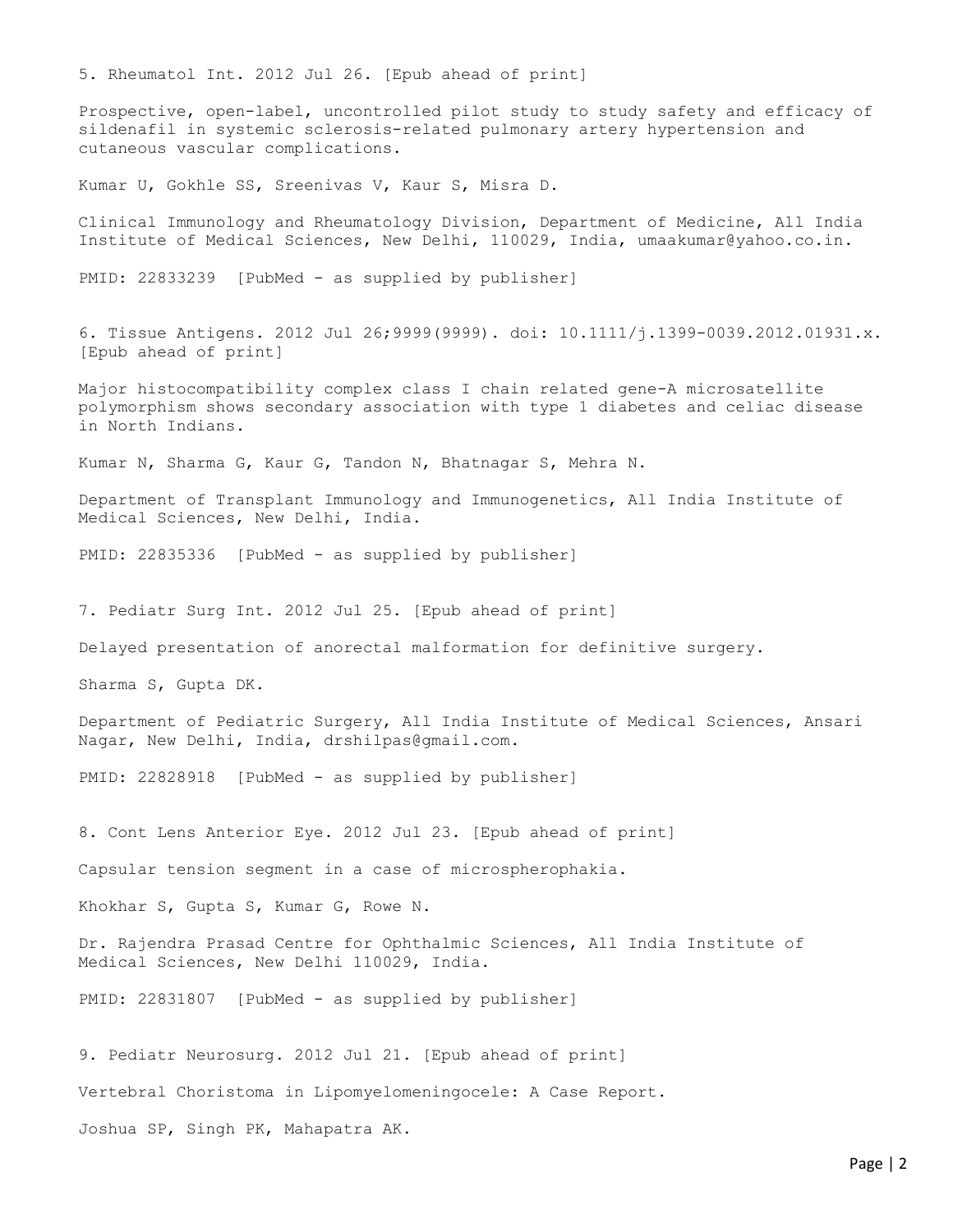Department of Neurosurgery, All India Institute of Medical Sciences, New Delhi, India.

PMID: 22832189 [PubMed - as supplied by publisher]

10. Clin Exp Nephrol. 2012 Jul 20. [Epub ahead of print]

Reduction in augmentation index after successful renal transplantation.

Kaur M, Lal C, Bhowmik D, Jaryal AK, Deepak KK, Agarwal SK.

Department of Physiology, All India Institute of Medical Sciences, New Delhi, India.

PMID: 22814954 [PubMed - as supplied by publisher]

11. Eur J Cardiothorac Surg. 2012 Jul 19. [Epub ahead of print]

Clinical, radiological and functional assessment of pulmonary status in patients with achalasia cardia before and after treatment.

Parshad R, Devana SK, Panchanatheeswaran K, Saraya A, Makharia GK, Sharma SK, Bhalla AS.

Department of Surgical Disciplines, All India Institute of Medical Sciences, New Delhi, India.

PMID: 22815333 [PubMed - as supplied by publisher]

12. J Neurosurg Anesthesiol. 2012 Jul 19. [Epub ahead of print]

Report of the 13th Annual ISNACC Conference at Bhopal, India.

Prasad Rath G.

Department of Neuroanaesthesiology, All India Institute of Medical Sciences, New Delhi, India.

PMID: 22824922 [PubMed - as supplied by publisher]

13. J Pharmacol Sci. 2012 Jul 18;119(3):205-13. Epub 2012 Jun 21.

Syzygium cumini Ameliorates Insulin Resistance and β-Cell Dysfunction via Modulation of PPAR γ, Dyslipidemia, Oxidative Stress, and TNF-α in Type 2 Diabetic Rats.

Sharma AK, Bharti S, Kumar R, Krishnamurthy B, Bhatia J, Kumari S, Arya DS.

Cardiovascular and Diabetes Research Laboratory, Department of Pharmacology, All India Institute of Medical Sciences, India.

PMID: 22786584 [PubMed - in process]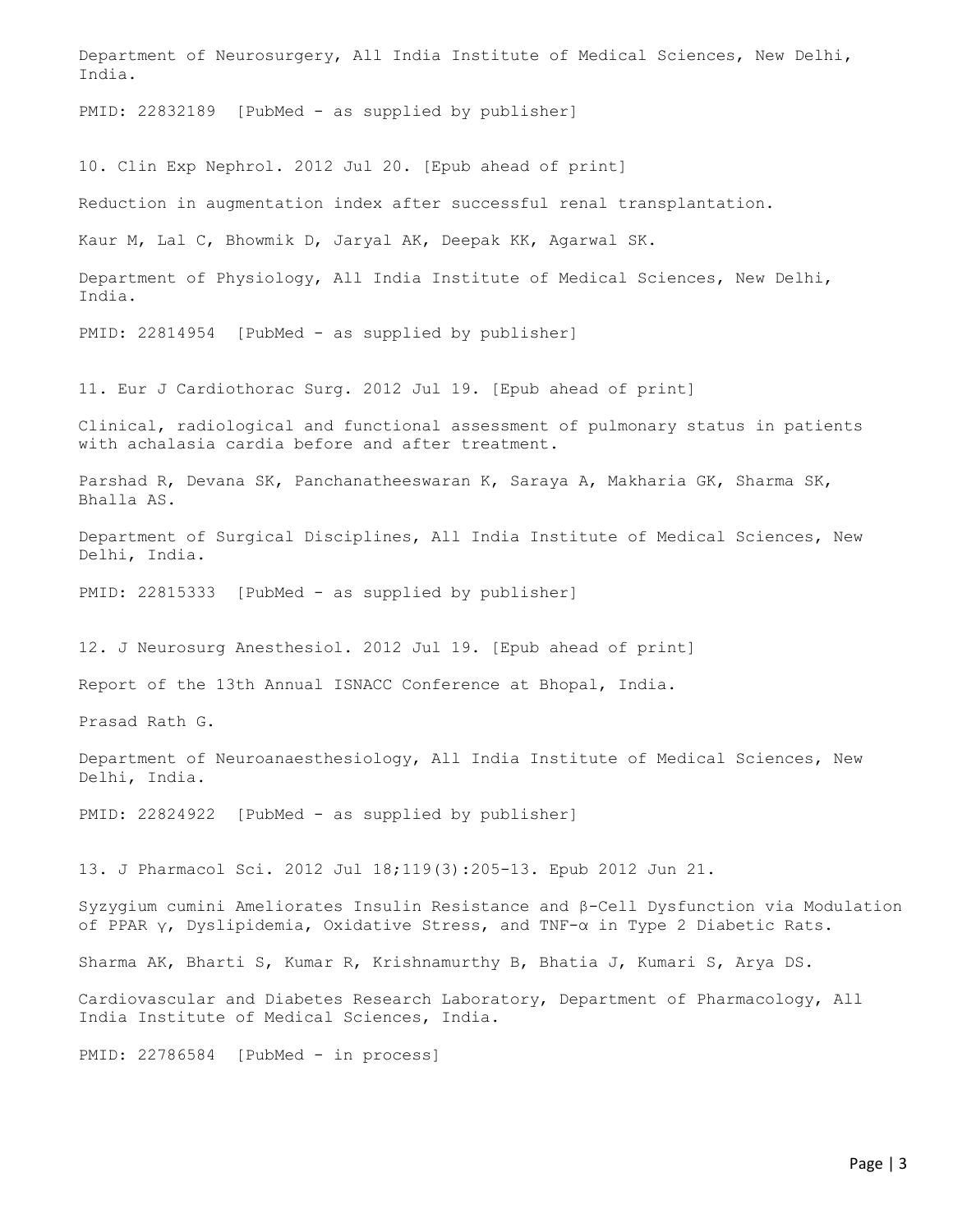14. Br J Neurosurg. 2012 Jul 17. [Epub ahead of print] Large pontine tubercular abscess treated surgically. Gurjar HK, Joshua SP, Agrawal D, Mahapatra AK. Department of Neurosurgery, All India Institute of Medical Sciences , New Delhi , India. PMID: 22803964 [PubMed - as supplied by publisher] 15. Eur Radiol. 2012 Jul 15. [Epub ahead of print] Diffusion-weighted MRI in inflammatory renal lesions: all that glitters is not RCC! Goyal A, Sharma R, Bhalla AS, Gamanagatti S, Seth A. Department of Radiodiagnosis, All India Institute of Medical Sciences (A.I.I.M.S.), Ansari Nagar, New Delhi, 110029, India, ankurgoyalaiims@gmail.com. PMID: 22797980 [PubMed - as supplied by publisher] 16. Indian J Pediatr. 2012 Jul 13. [Epub ahead of print] Prevalence of Celiac Disease in Indian Children with Down Syndrome and its Clinical and Laboratory Predictors. Bhat AS, Chaturvedi MK, Saini S, Bhatnagar S, Gupta N, Sapra S, Gupta SD, Kabra M. Department of Pediatrics, All India Institute of Medical Sciences, Ansari Nagar, New Delhi, 110029, India. PMID: 22791400 [PubMed - as supplied by publisher] 17. J Trop Pediatr. 2012 Jul 12. [Epub ahead of print]

Online Neonatal Training and Orientation Programme in India (ONTOP-IN)--The Way Forward for Distance Education in Developing Countries.

Thukral A, Sasi A, Chawla D, Datta P, Wahid S, Rao S, Kannan V, Veeragandam A, Murki S, Deorari AK.

Department of Pediatrics, All India Institute of Medical Sciences, New Delhi, India.

PMID: 22791087 [PubMed - as supplied by publisher]

18. Am J Cardiovasc Drugs. 2012 Jul 11. doi: 10.2165/11632560-000000000-00000. [Epub ahead of print]

High Prevalence of Silent Brain Infarction in Patients Presenting with Mechanical Heart Valve Thrombosis.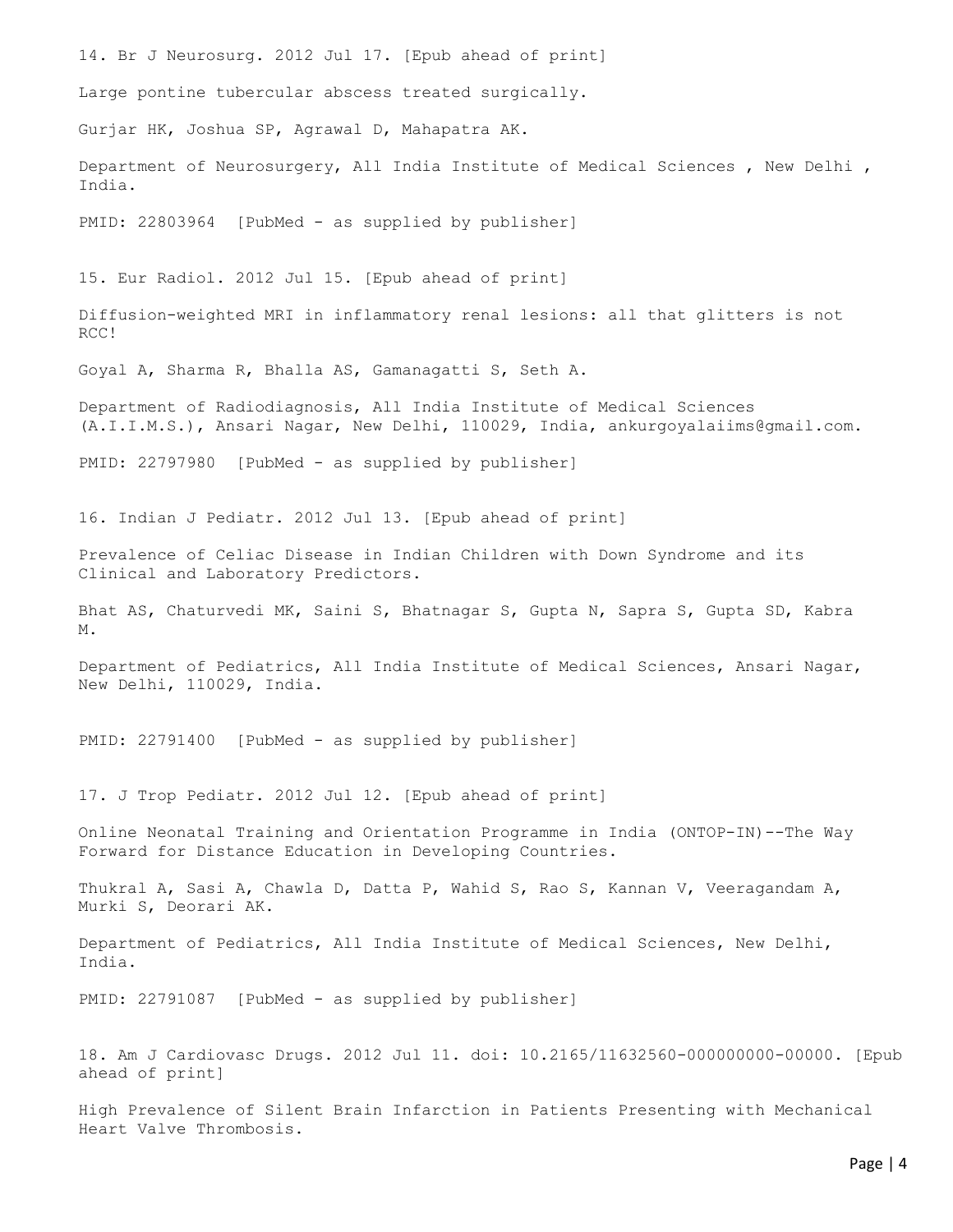Barwad P, Raheja A, Venkat R, Kothari SS, Bahl V, Karthikeyan G. Department of Cardiology, All India Institute of Medical Sciences, New Delhi, India. PMID: 22779430 [PubMed - as supplied by publisher] 19. Pediatr Crit Care Med. 2012 Jul 11. [Epub ahead of print] Oral mucosal decontamination with chlorhexidine for the prevention of ventilator-associated pneumonia in children-A randomized, controlled trial. Sebastian MR, Lodha R, Kapil A, Kabra SK. From the Departments of Pediatrics (MRS, RL, SKK) and Microbiology (AK), All India Institute of Medical Sciences, Ansari Nagar, New Delhi, India. PMID: 22760426 [PubMed - as supplied by publisher] 20. Tuberculosis (Edinb). 2012 Jul 11. [Epub ahead of print] AIDS associated tuberculosis: A catastrophic collision to evade the host immune system. Munawwar A, Singh S. Division of Clinical Microbiology, All India Institute of Medical Sciences, New Delhi 110029, India. PMID: 22795795 [PubMed - as supplied by publisher] 21. J Cardiothorac Vasc Anesth. 2012 Jul 10. [Epub ahead of print] Use of Near-Infrared Spectroscopy for Detection of Cerebral Ischemia by Superior Vena Cava Obstruction in a Patient With an Ascending Aortic Aneurysm During Left Internal Mammary Artery Harvesting. Makhija N, Vasdev S, Jagia P. Department of Cardiac Anaesthesia, Cardiothoracic Center, All India Institute of Medical Sciences, New Delhi, India. PMID: 22790163 [PubMed - as supplied by publisher] 22. Mol Reprod Dev. 2012 Jul 9. doi: 10.1002/mrd.22072. [Epub ahead of print] Chromosomal aberrations, Yq microdeletion, and sperm DNA fragmentation in infertile men opting for assisted reproduction. Shamsi MB, Kumar R, Malhotra N, Singh N, Mittal S, Upadhyay AD, Dada R.

Laboratory for Molecular Reproduction and Genetics, Department of Anatomy, All India Institute of Medical Sciences, New Delhi, 110029, India.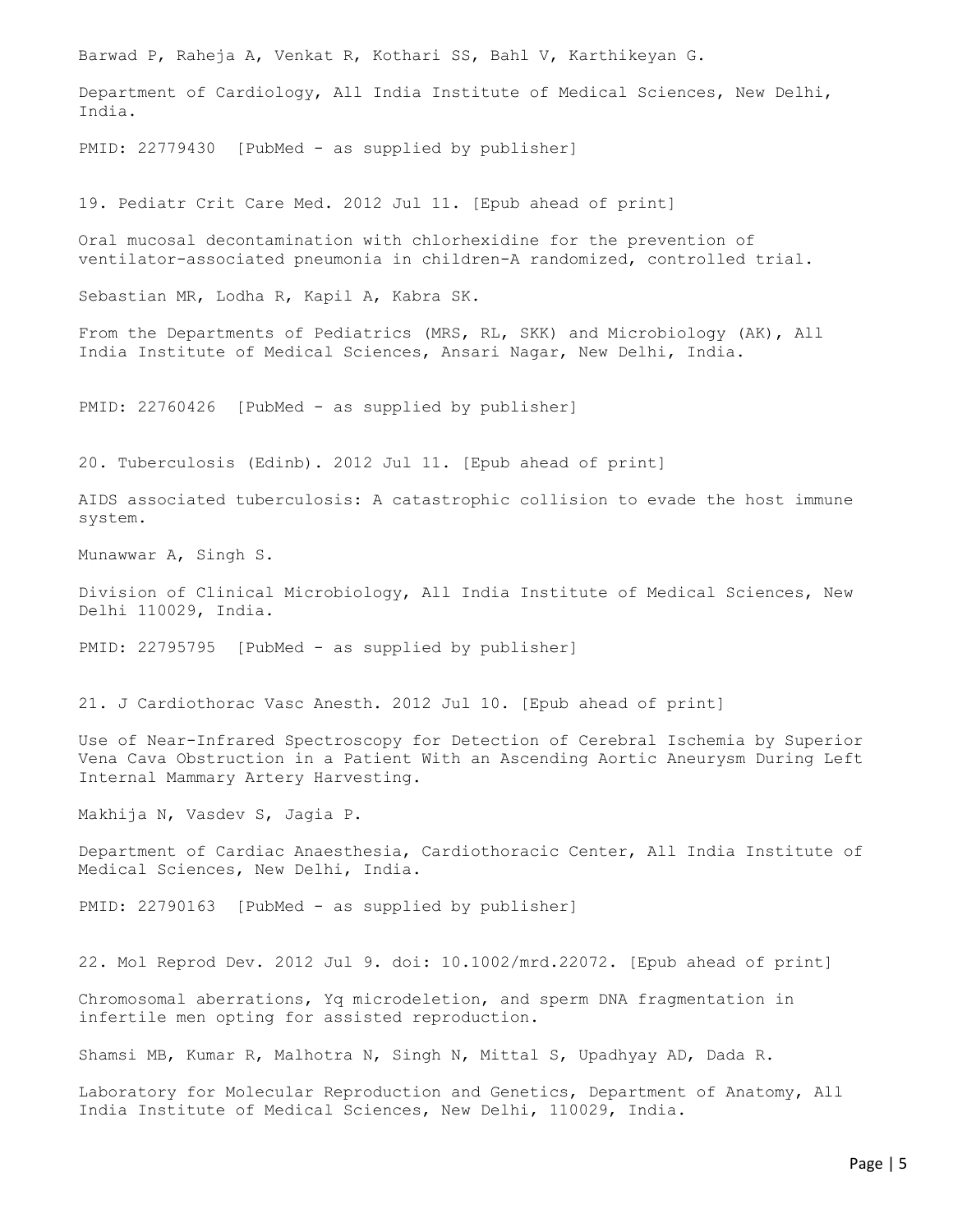PMID: 22777732 [PubMed - as supplied by publisher]

23. Childs Nerv Syst. 2012 Jul 7. [Epub ahead of print] Management of intramedullary tumors in children: analysis of 82 operated cases. Bansal S, Suri A, Borkar SA, Kale SS, Singh M, Mahapatra AK. Department of Neurosurgery, All India Institute of Medical Sciences, New Delhi, India, drsumitbansal@gmail.com. PMID: 22772484 [PubMed - as supplied by publisher]

24. Indian J Pediatr. 2012 Jul 6. [Epub ahead of print] Therapeutic Plasmapheresis using Membrane Plasma Separation. Sinha A, Tiwari AN, Chanchlani R, Seetharamanjaneyulu V, Hari P, Bagga A. Division of Nephrology, Department of Pediatrics, All India Institute of Medical Sciences, Ansari Nagar, New Delhi, 110029, India.

PMID: 22766901 [PubMed - as supplied by publisher]

25. J Parasitol. 2012 Jul 5. [Epub ahead of print]

ANIMAL RESERVOIRS OF VISCERAL LEISHMANIASIS IN BIHAR, INDIA.

Singh N, Mishra J, Singh R, Singh S.

Division of Clinical Microbiology, All India Institute of Medical Sciences, New Delhi.

PMID: 22765517 [PubMed - as supplied by publisher]

26. Clin Exp Nephrol. 2012 Jul 4. [Epub ahead of print]

Thrombotic microangiopathy and acute kidney injury following vivax malaria.

Sinha A, Singh G, Bhat AS, Mohapatra S, Gulati A, Hari P, Samantaray JC, Dinda AK, Agarwal SK, Bagga A.

Division of Nephrology, Department of Pediatrics, All India Institute of Medical Sciences, 3053, Teaching Block, New Delhi, India.

PMID: 22752395 [PubMed - as supplied by publisher]

27. Kidney Int. 2012 Jul 4. doi: 10.1038/ki.2012.238. [Epub ahead of print]

Treatment with tacrolimus and prednisolone is preferable to intravenous cyclophosphamide as the initial therapy for children with steroid-resistant nephrotic syndrome.

Gulati A, Sinha A, Gupta A, Kanitkar M, Sreenivas V, Sharma J, Mantan M, Agarwal I, Dinda AK, Hari P, Bagga A.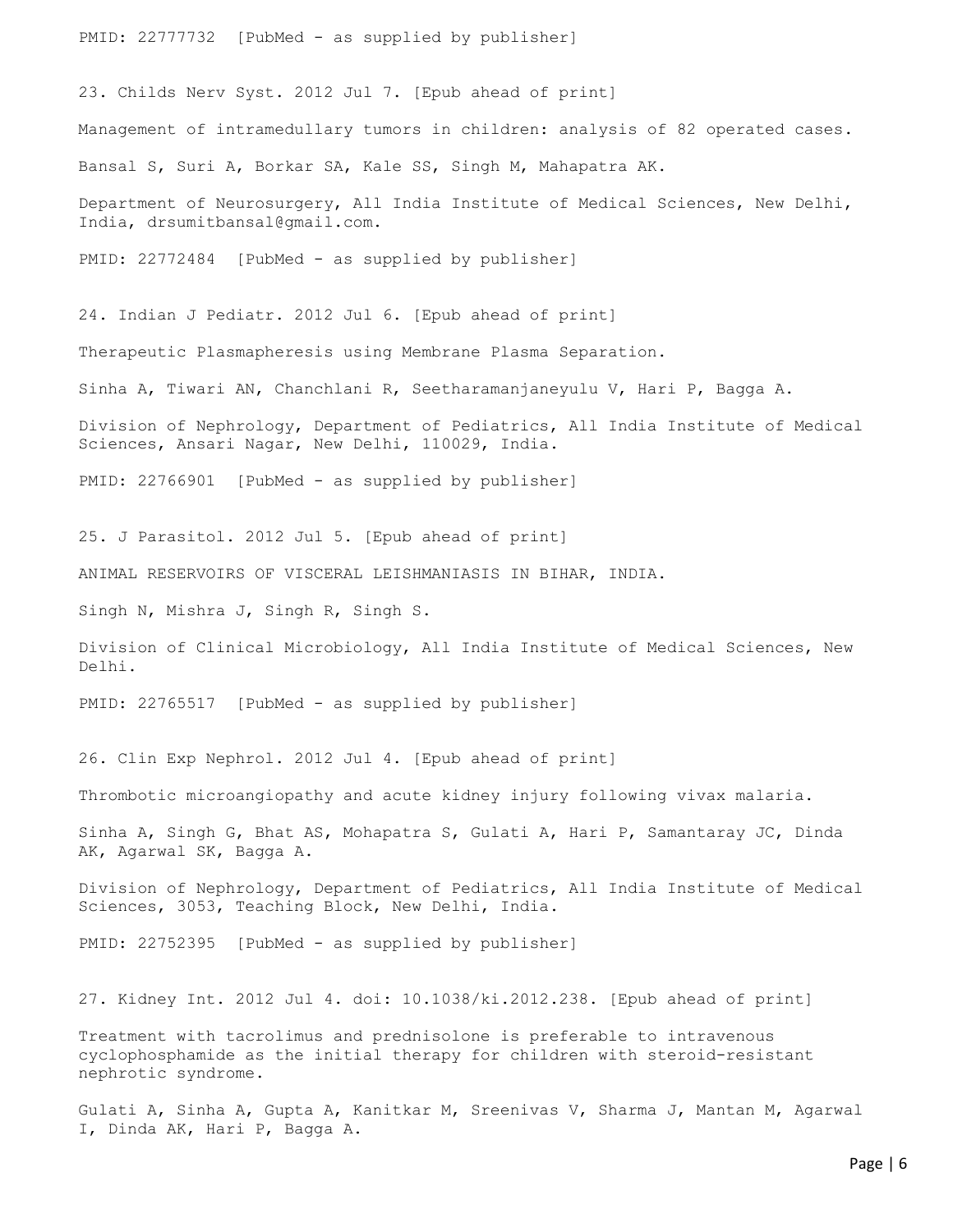Department of Pediatrics, All India Institute of Medical Sciences, New Delhi, India.

PMID: 22763815 [PubMed - as supplied by publisher]

28. Respirology. 2012 Jul 3. doi: 10.1111/j.1440-1843.2012.02216.x. [Epub ahead of print]

Delayed resolution of inflammatory response compared with clinical recovery in patients with acute exacerbations of chronic obstructive pulmonary disease.

Mohan A, Prasad D, Sharma A, Arora S, Guleria R, Sharma SK, Pandey RM.

Departments of Pulmonary Medicine and Sleep Disorders, Medicine, Biochemistry, Biostatistics, All India Institute of Medical Sciences, New Delhi, India.

PMID: 22758397 [PubMed - as supplied by publisher]

29. Cornea. 2012 Jul 2. [Epub ahead of print]

Topical Autologous Platelet-Rich Plasma Eyedrops for Acute Corneal Chemical Injury.

Panda A, Jain M, Vanathi M, Velpandian T, Khokhar S, Dada T.

Departments of \*Corneal and Ocular Surface Disorders †Ocular Pharmacology and Pharmac, Dr Rajendra Prasad Centre for Ophthalmic Sciences, All India Institute of Medical Sciences, New Delhi, India.

PMID: 22759830 [PubMed - as supplied by publisher]

30. Acta Neurochir (Wien). 2012 Jul;154(7):1285-6. Epub 2012 Apr 29.

Multicentric intracranial epidermoid or epi/dermoid cysts?

Goyal N, Sharma MS, Gurjar H, Mahapatra AK.

Department of Neurosurgery, All India Institute of Medical Sciences, New Delhi, 110029, India, drnishantgoyal@gmail.com.

PMID: 22543507 [PubMed - in process]

31. AJR Am J Roentgenol. 2012 Jul;199(1):175-85.

Spectrum of 18F-FDG PET/CT Findings in Patients Presenting With Fever of Unknown Origin.

Nazar AH, Naswa N, Sharma P, Soundararajan R, Bal C, Malhotra A, Kumar R.

Department of Nuclear Medicine, All India Institute of Medical Sciences, E-81, Ansari Nagar (East), AIIMS Campus, New Delhi 110029, India.

PMID: 22733910 [PubMed - in process]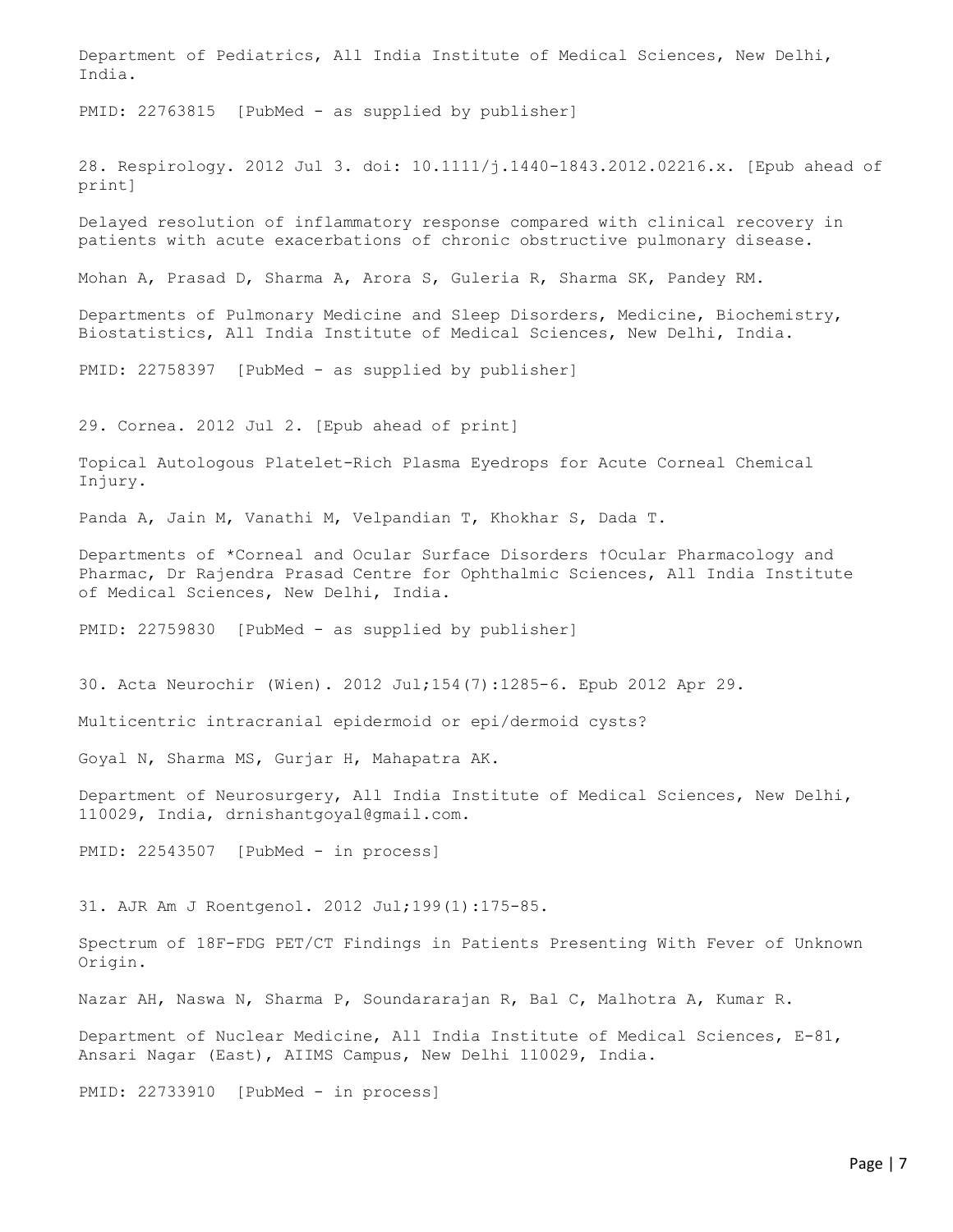32. Clin Dysmorphol. 2012 Jul;21(3):113-7.

Brachytelephalangic chondrodysplasia punctata: a case series to further delineate the phenotype.

Gupta N, Ghosh M, Shukla R, Das GP, Kabra M.

Genetic Unit, Department of Pediatrics, All India Institute of Medical Sciences, New Delhi, India.

PMID: 22581171 [PubMed - in process]

33. Clin Exp Optom. 2012 Jul;95(4):460-3. doi: 10.1111/j.1444-0938.2012.00727.x. Epub 2012 May 17.

Recalcitrant Pseudomonas keratitis after epipolis laser-assisted in situ keratomileusis: case report and review of the literature.

Sharma N, Jindal A, Bali SJ, Titiyal JS.

PMID: 22591252 [PubMed - in process]

34. Clin Neurol Neurosurg. 2012 Jul;114(6):639-44. Epub 2012 Jan 14.

Validation of diagnostic algorithm to differentiate between tuberculous meningitis and acute bacterial meningitis.

Vibha D, Bhatia R, Prasad K, Srivastava MV, Tripathi M, Kumar G, Singh MB.

Neurosciences Centre, All India Institute of Medical Sciences, Ansari Nagar, New Delhi-110 029, India.

PMID: 22244850 [PubMed - in process]

35. Clin Nucl Med. 2012 Jul;37(7):e170-2.

Ectopic Thoracic Kidney: Evaluation Using 99mTc Dimercaptosuccinic Acid SPECT-CT.

Singh H, Sharma P, Nazar AH, Das K, Naswa N, Singla S, Kumar R.

From the Department of Nuclear Medicine, All India Institute of Medical Sciences, New Delhi, India.

PMID: 22691527 [PubMed - in process]

36. Clin Nucl Med. 2012 Jul;37(7):674-5.

Schmorl's Node Mimicking Metastasis in a Patient With Breast Cancer: Diagnosis With 99mTC Methylene Diphosphonate SPECT-CT.

Singh H, Sharma P, Naswa N, Nazar AH, Khangembam BC, Sahoo MK, Kumar R.

From the Department of Nuclear Medicine, All India Institute of Medical Sciences, New Delhi, India.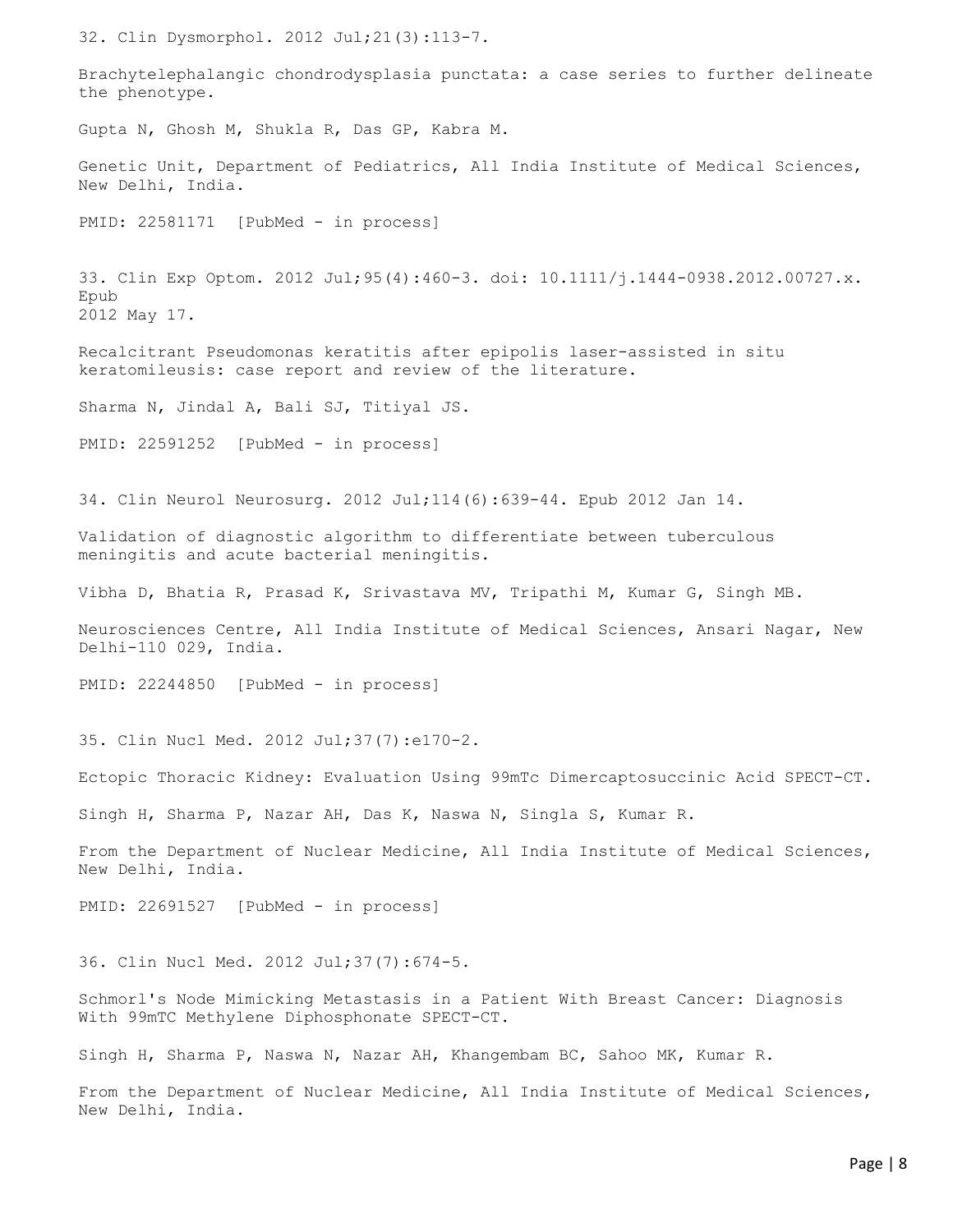PMID: 22691510 [PubMed - in process] 37. Clin Nucl Med. 2012 Jul;37(7):649-55. Carcinoma Endometrium: Role of 18-FDG PET/CT for Detection of Suspected Recurrence. Sharma P, Kumar R, Singh H, Jeph S, Sharma DN, Bal C, Malhotra A. From the Departments of \*Nuclear Medicine and †Radiation Oncology, All India Institute of Medical Sciences, New Delhi, India. PMID: 22691505 [PubMed - in process] 38. Congenit Heart Dis. 2012 Jul;7(4):E56-8. doi: 10.1111/j.1747-0803.2011.00608.x. Epub 2012 Jan 10. Thrombus in right ventricular outflow tract: unique cause of refractory cyanotic spell. Gupta SK, Saxena A, Anil OM, Bisoi AK. Departments of Cardiology Cardiothoracic and Vascular Surgery, All India Institute of Medical Sciences, New Delhi, India. PMID: 22233110 [PubMed - in process] 39. Cornea. 2012 Jul;31(7):828-31. Performance analysis of efforts towards promotion of corneal donation at a tertiary care trauma center in India. Kumar A, Kumar A, Bali SJ, Tandon R. \*Department of Forensic Medicine, Jai Prakash Narayan Apex Trauma Centre, All India Institute of Medical Sciences, New Delhi, India †Department of Ophthalmology, Dr Rajendra Prasad Centre for Ophthalmic Sciences, All India Institute of Medical Sciences, New Delhi, India. PMID: 22475639 [PubMed - in process] 40. Curr Opin Ophthalmol. 2012 Jul;23(4):317-23.

Management of acute corneal hydrops in ectatic corneal disorders.

Sharma N, Maharana PK, Jhanji V, Vajpayee RB.

Dr Rajendra Prasad Centre for Ophthalmic Sciences, All India Institute of Medical Sciences, New Delhi, India bDepartment of Ophthalmology and Visual Sciences, The Chinese University of Hong Kong, Hong Kong.

PMID: 22569471 [PubMed - in process]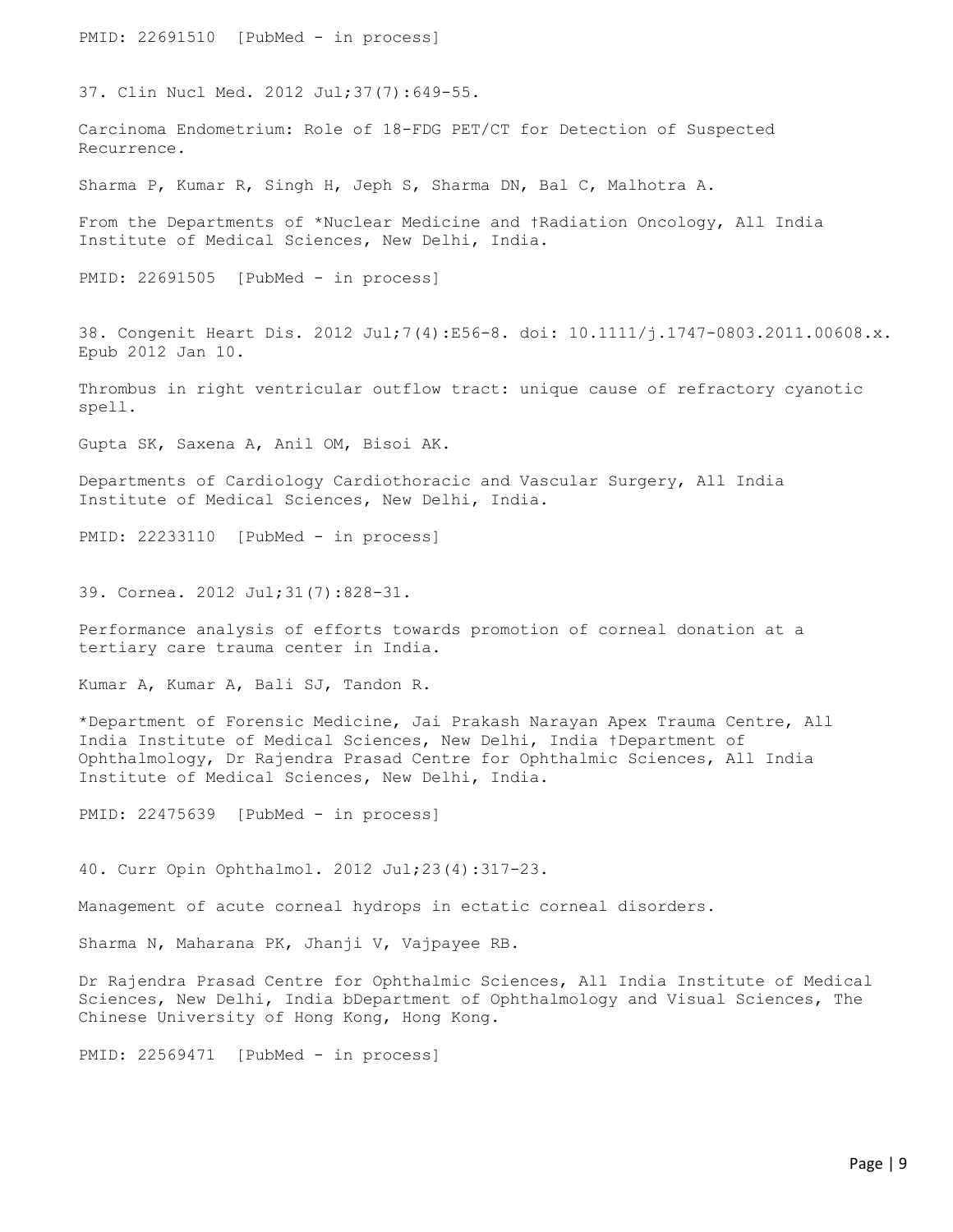41. Curr Opin Ophthalmol. 2012 Jul;23(4):324-9.

Targeted corneal transplantation.

Jhanji V, Mehta JS, Sharma N, Sharma B, Vajpayee RB.

Department of Ophthalmology and Visual Sciences, The Chinese University of Hong Kong, Hong Kong bCentre for Eye Research Australia, University of Melbourne, Australia cSingapore National Eye Centre, Singapore Dr Rajendra Prasad Centre for Ophthalmic Sciences, All India Institute of Medical Sciences, New Delhi eRegional Institute of Ophthalmology, Gandhi Medical College, Bhopal, India.

PMID: 22569469 [PubMed - in process]

42. Diab Vasc Dis Res. 2012 Jul;9(3):196-204. Epub 2012 Jan 25.

The association between insulin and low-density lipoprotein receptors.

Ramakrishnan G, Arjuman A, Suneja S, Das C, Chandra NC.

Department of Biochemistry, All India Institute of Medical Sciences, New Delhi - 110029, India. Email: chandra\_nc1@rediffmail.com.

PMID: 22278734 [PubMed - in process]

43. Diab Vasc Dis Res. 2012 Jul;9(3):177-88. Epub 2012 Jan 4.

Impact of metabolic syndrome on re-stenosis development: Role of drug-eluting stents.

Goyal S, Bharti S, Krishnamurthy B, Agrawal Y, Ojha S, Arya D.

Department of Pharmacology, All India Institute of Medical Sciences, New Delhi 110 029, India. Email: dsarya16@hotmail.com.

PMID: 22219135 [PubMed - in process]

44. Eur J Pediatr. 2012 Jul;171(7):1143. Epub 2012 Feb 16.

Management of diarrhea-related hypernatremic dehydration.

Das RR.

Department of Pediatrics, All India Institute of Medical Sciences (AIIMS), New Delhi, 110029, India, dr\_rashmipgi@yahoo.com.

PMID: 22350282 [PubMed - in process]

45. Eye Contact Lens. 2012 Jul;38(4):231-3.

Agreement of corneal thickness measurement using slitlamp and ultrasound pachymetry.

Agarwal T, Bhartiya S, Dada T, Panda A, Jhanji V, Yu M.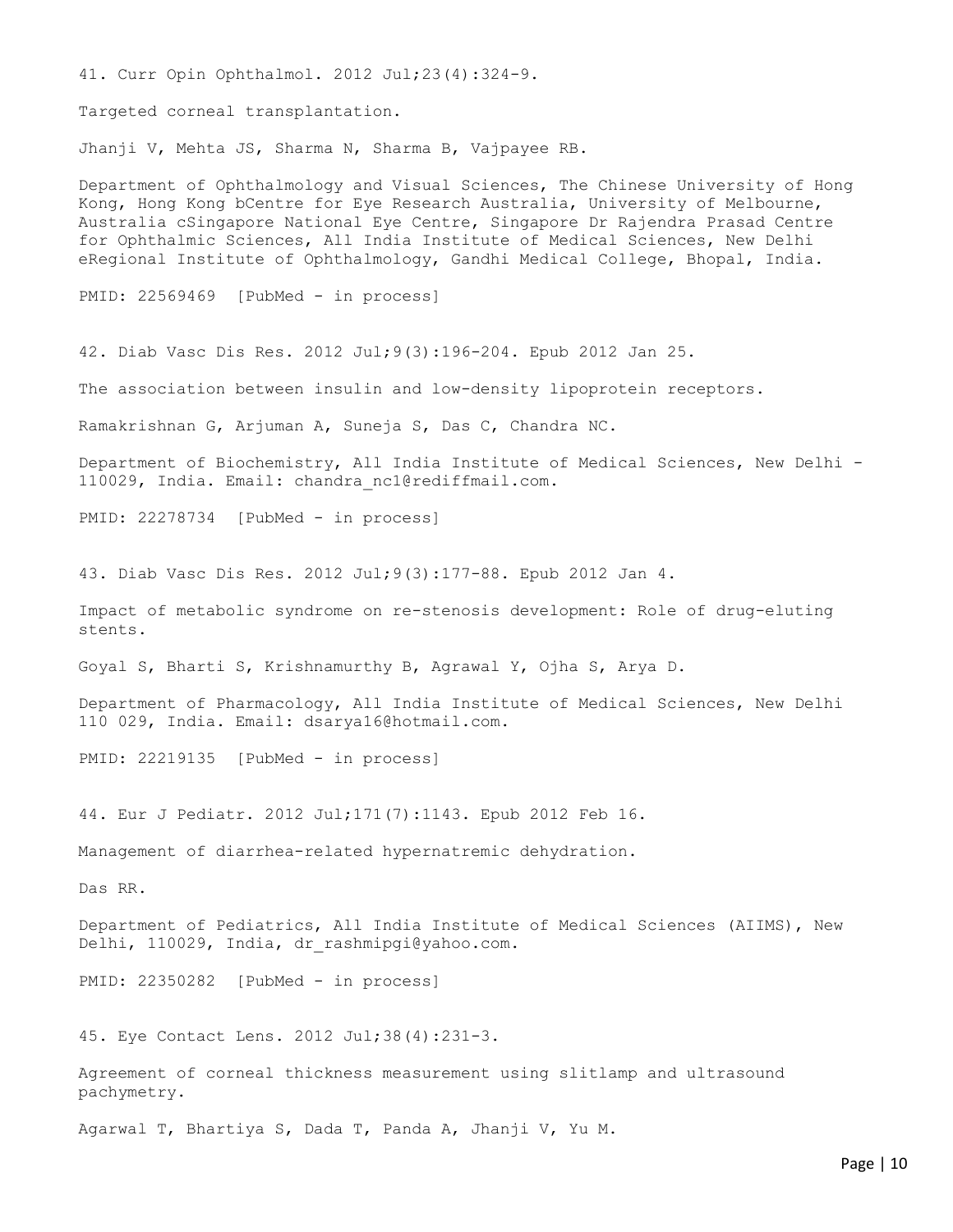Dr. Rajendra Prasad Centre for Ophthalmic Sciences (T.A., S.B., T.D., A.P.), All India Institute of Medical Sciences, New Delhi, India; and Department of Ophthalmology and Visual Sciences (V.J., M.Y.), The Chinese University of Hong Kong, Hong Kong. PMID: 22669005 [PubMed - in process] 46. Gut. 2012 Jul;61(7):1068-75. Epub 2012 Feb 15. Prospective derivation and validation of early dynamic model for predicting outcome in patients with acute liver failure. Kumar R, Shalimar, Sharma H, Goyal R, Kumar A, Khanal S, Prakash S, Gupta SD, Panda SK, Acharya SK. Department of Gastroenterology, All India Institute of Medical Sciences, New Delhi, India. PMID: 22337947 [PubMed - in process] 47. Indian J Endocrinol Metab. 2012 Jul;16(4):631-6. Incidental detection of hyperfunctioning thyroid cancer metastases in patients presenting with thyrotoxicosis. Damle NA, Bal C, Kumar P, Soundararajan R, Subbarao K. Department of Nuclear Medicine, All India Institute of Medical Sciences, New Delhi, India. PMID: 22837931 [PubMed - in process] 48. Indian J Endocrinol Metab. 2012 Jul;16(4):599-603. Pubertal development among girls with classical congenital adrenal hyperplasia initiated on treatment at different ages. Kulshreshtha B, Eunice M, Ammini AC. Department of Endocrinology, All India Institute of Medical Sciences, New Delhi, India. PMID: 22837923 [PubMed - in process] 49. Indian J Exp Biol. 2012 Jul;50(7):455-8. Effect of ANXA2 gene single nucleotide polymorphism (SNP) on the development of osteonecrosis in indian sickle cell patient: a PCR-RFLP approach. Pandey S, Ranjan R, Pandey S, Mishra RM, Seth T, Saxena R. Department of Hematology, All India Institute of Medical Sciences, Ansari Nagar, New Delhi 110 029, India.

PMID: 22822523 [PubMed - in process]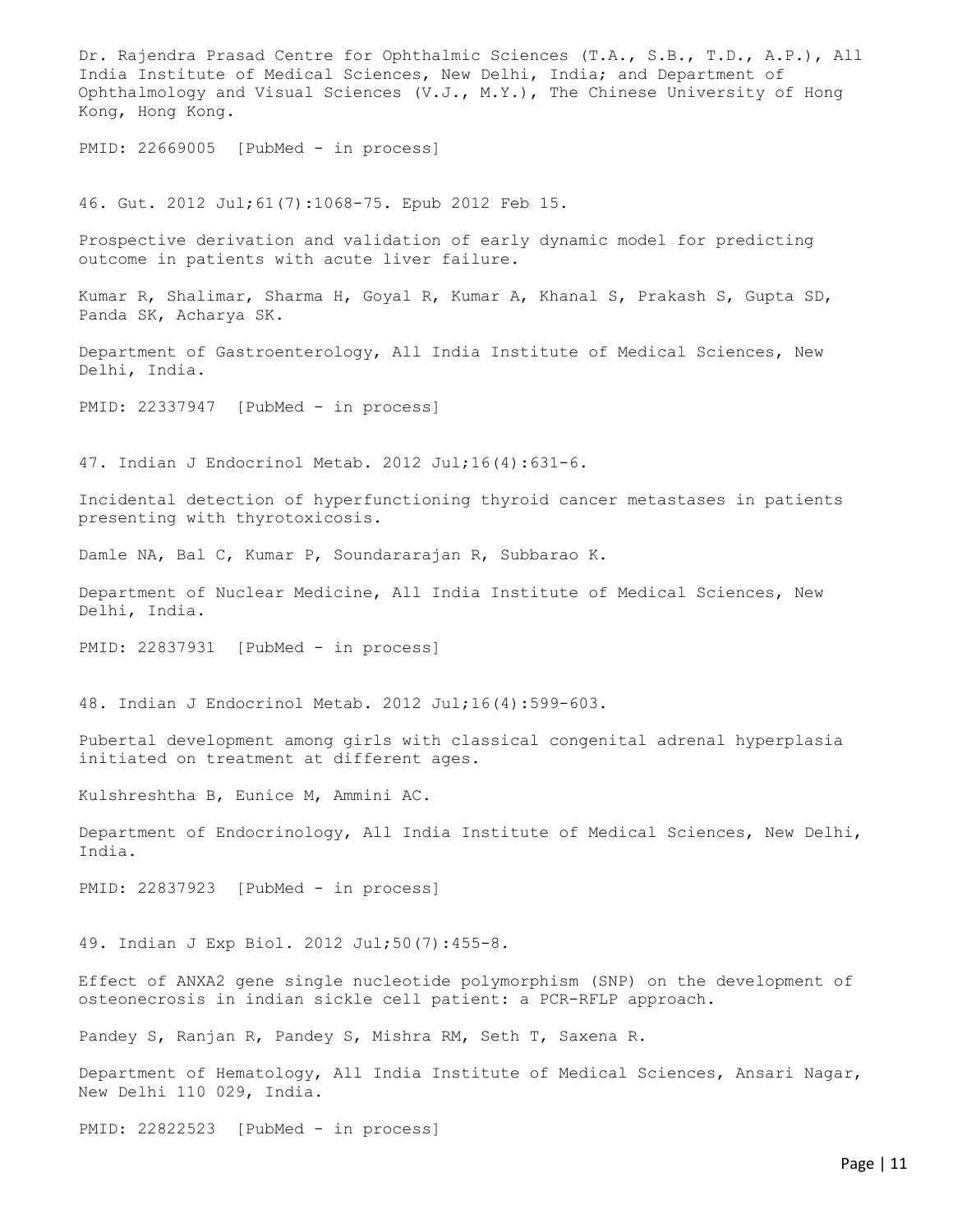50. Indian J Ophthalmol. 2012 Jul;60(4):321-4.

Isolated homonymous hemianopsia due to presumptive cerebral tubercular abscess as the initial manifestation of human immunodeficiency virus infection.

Gharai S, Venkatesh P, Sinha A, Garg S, Ghosh P.

Dr. Rajendra Prasad Centre for Ophthalmic Sciences, All India Institute of Medical Sciences, New Delhi, India.

PMID: 22824606 [PubMed - in process]

51. Indian J Ophthalmol. 2012 Jul;60(4):267-72.

Epidemiological and microbiological profile of infective keratitis in Ahmedabad.

Tewari A, Sood N, Vegad MM, Mehta DC.

Department of Microbiology, All India Institute of Medical Sciences, New Delhi, India.

PMID: 22824594 [PubMed - in process]

52. Indian J Pediatr. 2012 Jul;79(7):959-60. Epub 2011 Dec 13.

Severe limited joint mobility syndrome in a child with type 1 diabetes mellitus.

Jain V, Jain R.

Division of Pediatric Endocrinology, Department of Pediatrics, All India Institute of Medical Sciences, New Delhi, India, drvandanajain@gmail.com.

PMID: 22161638 [PubMed - in process]

53. Int J Urol. 2012 Jul;19(7):602-13. doi: 10.1111/j.1442-2042.2012.02995.x. Epub 2012 Mar 21.

Prebiopsy magnetic resonance spectroscopy and imaging in the diagnosis of prostate cancer.

Kumar V, Jagannathan NR, Thulkar S, Kumar R.

Departments of NMR Radio-diagnosis Urology, All India Institute of Medical Sciences, New Delhi, India.

PMID: 22435389 [PubMed - in process]

54. Interact Cardiovasc Thorac Surg. 2012 Jul;15(1):86-92. Epub 2012 Mar 30. The anomalous origin of the branch pulmonary artery from the ascending aorta. Garg P, Talwar S, Kothari SS, Saxena A, Juneja R, Choudhary SK, Airan B. Cardiothoracic Sciences Centre, All India Institute of Medical Sciences, New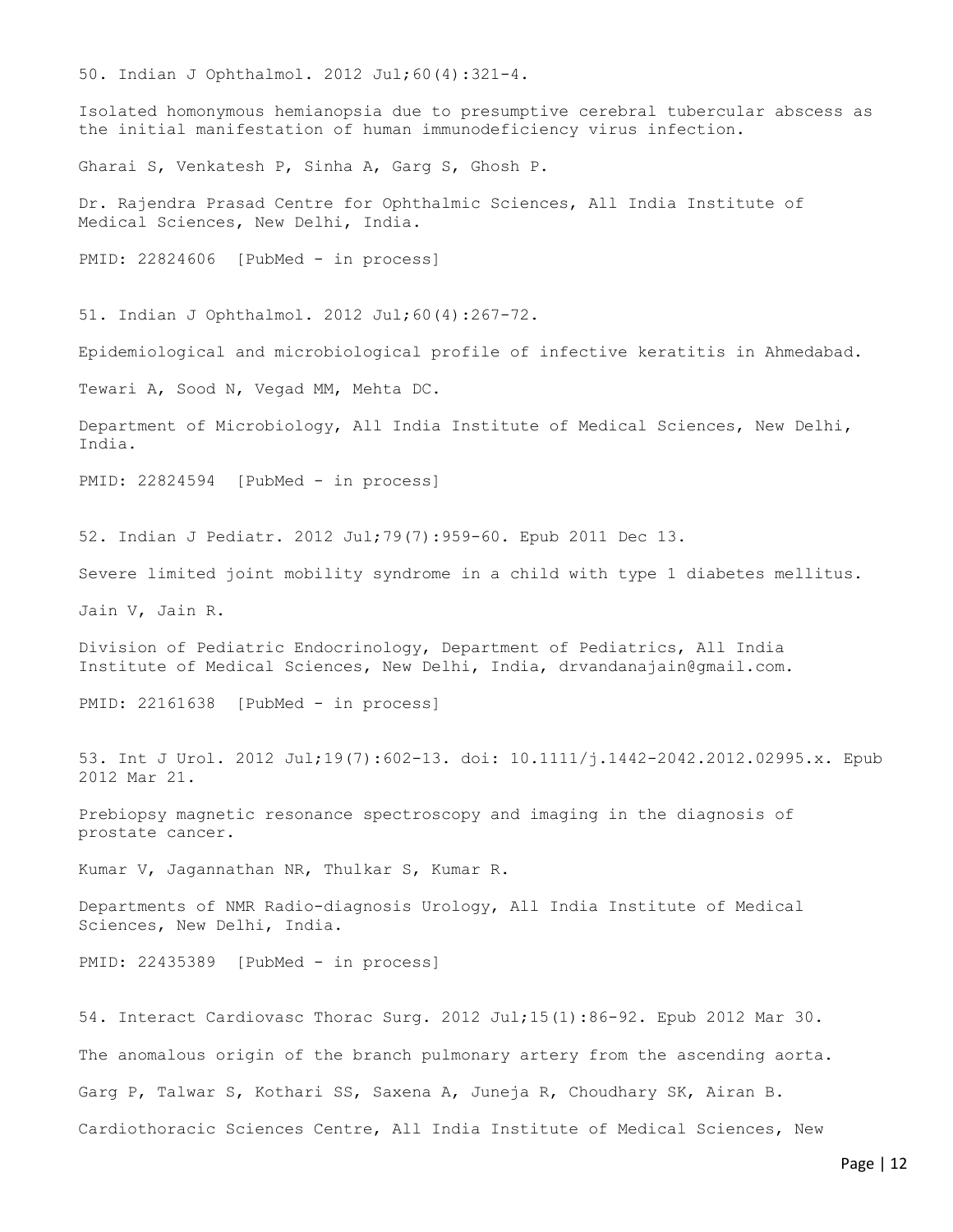Delhi, India. PMID: 22467006 [PubMed - in process] 55. J Altern Complement Med. 2012 Jul;18(7):662-7. Efficacy of a short-term yoga-based lifestyle intervention in reducing stress and inflammation: preliminary results. Yadav RK, Magan D, Mehta N, Sharma R, Mahapatra SC. Integral Health Clinic, Department of Physiology, All India Institute of Medical Sciences , New Delhi, India . PMID: 22830969 [PubMed - in process] 56. J Biosci. 2012 Jul;37(3):519-32. DNA triplex structures in neurodegenerative disorder, Friedreich's ataxia. Rajeswari MR. Department of Biochemistry, All India Institute of Medical Sciences, New Delhi 110 029, India, rajeswari3011@hotmail.com. PMID: 22750988 [PubMed - in process] 57. J Cataract Refract Surg. 2012 Jul;38(7):1240-5. Intrascleral fibrin glue intraocular lens fixation combined with Descemet-stripping automated endothelial keratoplasty or penetrating keratoplasty. Sinha R, Shekhar H, Sharma N, Tandon R, Titiyal JS, Vajpayee RB. From the Rajendra Prasad Centre for Ophthalmic Sciences, All India Institute of Medical Sciences, New Delhi, India. PMID: 22727293 [PubMed - in process] 58. J Gastrointest Surg. 2012 Jul;16(7):1287-95. Epub 2012 Apr 24. Randomized Trial Comparing Side-to-Side Stapled and Hand-Sewn Esophagogastric Anastomosis in Neck. Saluja SS, Ray S, Pal S, Sanyal S, Agrawal N, Dash NR, Sahni P, Chattopadhyay TK. Department of Gastrointestinal Surgery, All India Institute of Medical Sciences, Room No 1005, PC block, 1st floor, Ansari Nagar, New Delhi, 110029, India. PMID: 22528571 [PubMed - in process] 59. J Low Genit Tract Dis. 2012 Jul;16(3):318-21.

Vaginal polypoid endometriosis simulating neoplasia in a young woman.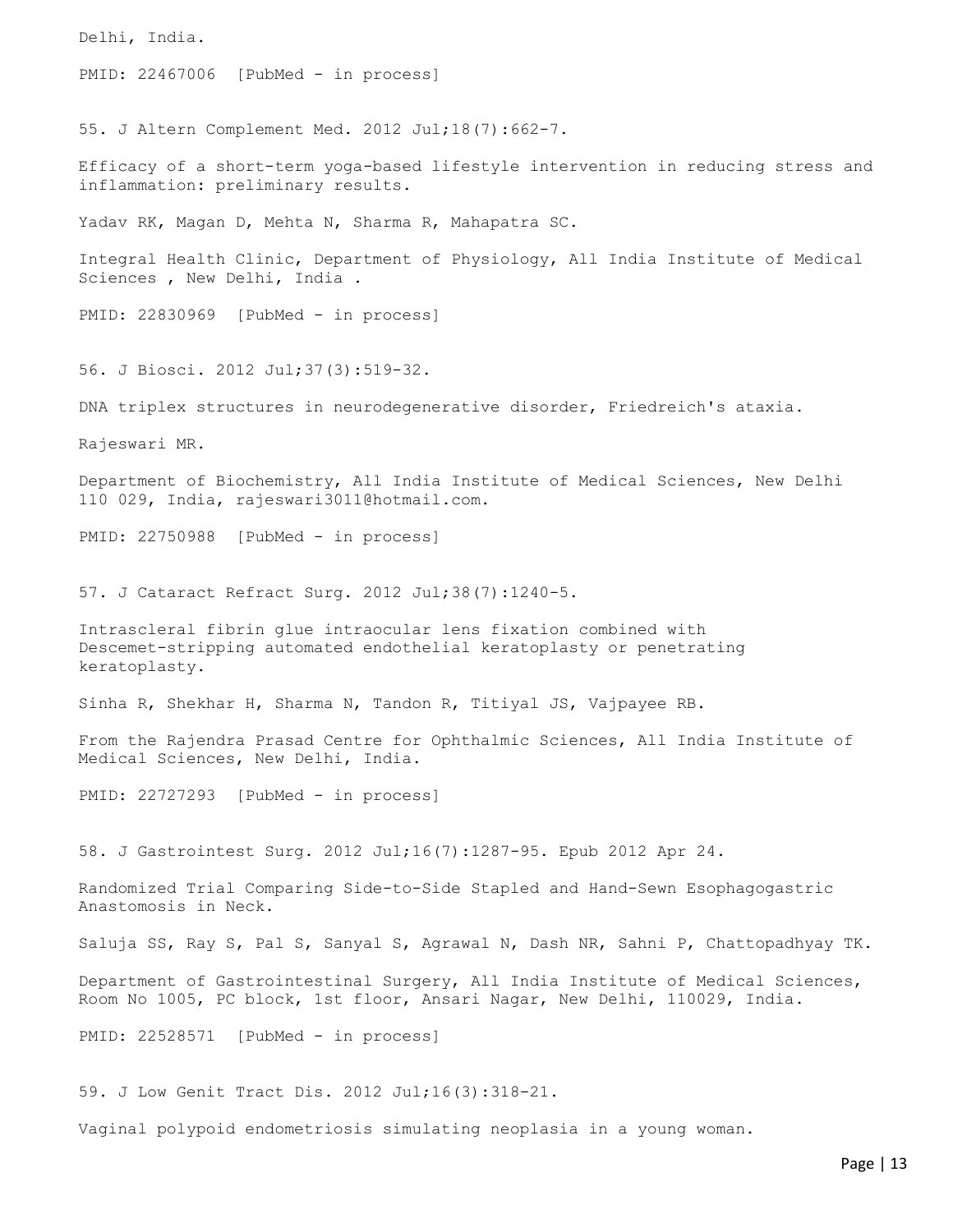Dadhwal V, Deka D, Mathur S, Kaushal S, Sharma AK, Mittal S.

Departments of 1Obstetrics and Gynaecology, and 2Pathology, All India Institute of Medical Sciences, New Delhi, India.

PMID: 22460274 [PubMed - in process]

60. J Low Genit Tract Dis. 2012 Jul;16(3):325-7.

Vascular hamartoma: an unusual cause of clitoromegaly in an 18-year-old patient.

Singh A, Chitragar SS, Dadhwal V, Jindal VL, Sharma AK, Suri V, Mittal S.

Departments of 1Obstetrics and Gynaecology, and 2Pathology, All India Institute of Medical Sciences, Ansari Nagar, New Delhi, India.

PMID: 22453757 [PubMed - in process]

61. J Minim Invasive Gynecol. 2012 Jul;19(4):477-84.

Laparoscopic-Assisted Uterovaginal Anastomosis in Congenital Atresia of Uterine Cervix: Follow-up Study.

Kriplani A, Kachhawa G, Awasthi D, Kulshrestha V.

Department of Obstetrics and Gynaecology, All India Institute of Medical Sciences, New Delhi, India.

PMID: 22748953 [PubMed - in process]

62. J Mol Model. 2012 Jul;18(7):3351-61. Epub 2012 Jan 22.

In-silico modeling of a novel OXA-51 from β-lactam-resistant Acinetobacter baumannii and its interaction with various antibiotics.

Tiwari V, Nagpal I, Subbarao N, Moganty RR.

Department of Biochemistry, All India Institute of Medical Sciences, Ansari Nagar, New Delhi, 110029, India.

PMID: 22271096 [PubMed - in process]

63. J Mol Model. 2012 Jul;18(7):3139-45. Epub 2012 Jan 4.

Structural analysis of secretory phospholipase A(2) from Clonorchis sinensis: therapeutic implications for hepatic fibrosis.

Hariprasad G, Kaur P, Srinivasan A, Singh TP, Kumar M.

Department of Biophysics, All India Institute of Medical Sciences, New Delhi, 110029, India, g.hariprasad@rediffmail.com.

PMID: 22215060 [PubMed - in process]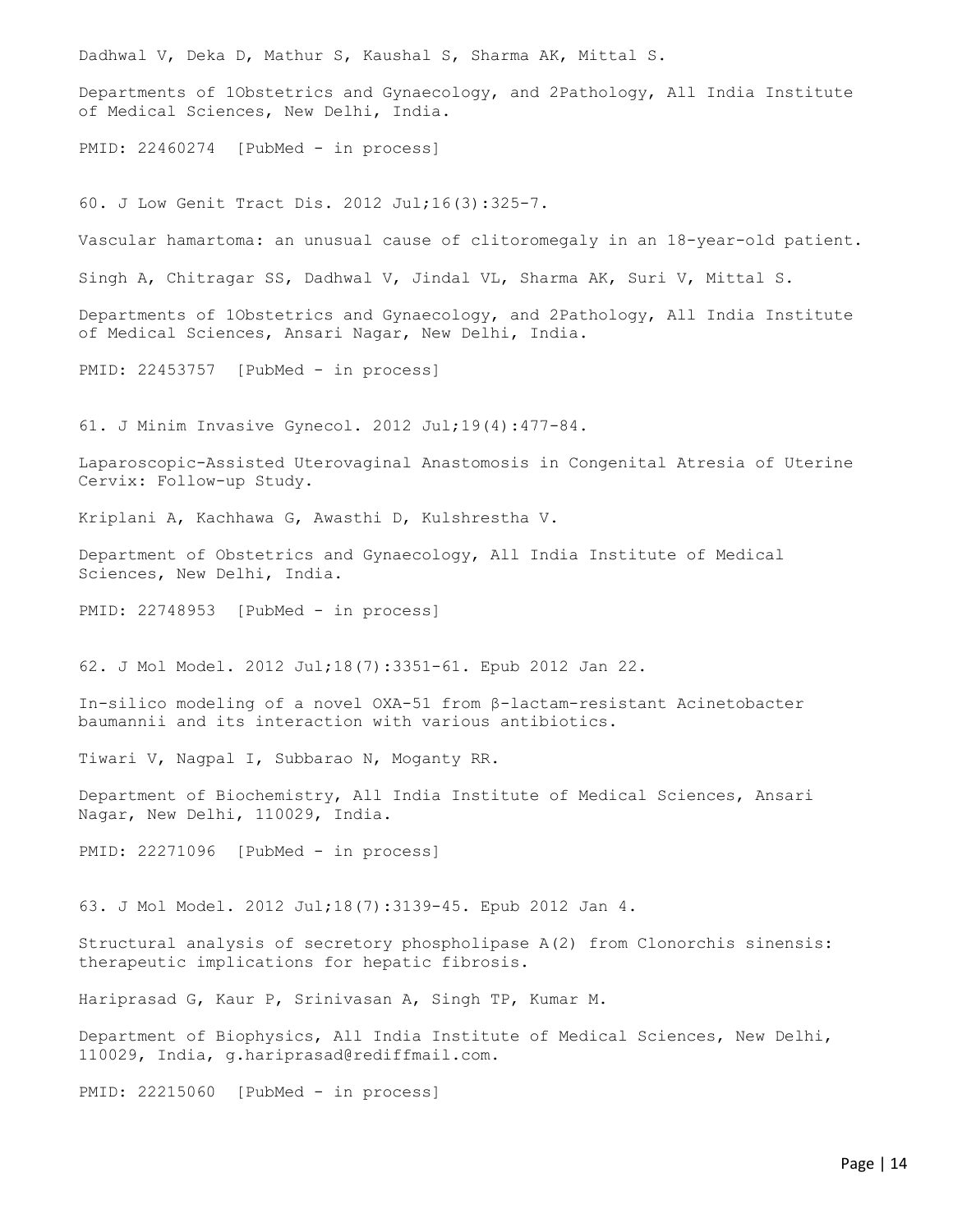64. J Neurogastroenterol Motil. 2012 Jul;18(3):324-31. Epub 2012 Jul 10. Psychiatric, somatic and other functional gastrointestinal disorders in patients with irritable bowel syndrome at a tertiary care center. Singh P, Agnihotri A, Pathak MK, Shirazi A, Tiwari RP, Sreenivas V, Sagar R, Makharia GK. Department of Gastroenterology and Human Nutrition, All India Institute of Medical Sciences, New Delhi, India. PMID: 22837881 [PubMed - in process] 65. Micron. 2012 Jul;43(7):759-81. Epub 2012 Feb 13. Ultrastructure of the human retina in aging and various pathological states. Nag TC, Wadhwa S. Department of Anatomy, All India Institute of Medical Sciences, New Delhi, India. tapas nag@yahoo.com PMID: 22445096 [PubMed - in process] 66. Middle East Afr J Ophthalmol. 2012 Jul;19(3):343-5. Spontaneous, uncomplicated dissolution of a large cotton fiber in the laser in situ keratomileusis interface. Prakash G, Sharma N, Choudary V, Titiyal JS. PMID: 22837633 [PubMed - in process] 67. Mycoses. 2012 Jul;55(4):372-9. doi: 10.1111/j.1439-0507.2011.02157.x. Epub 2012 Mar 16. Diagnosis of invasive fungal infections using real-time PCR assay in paediatric acute leukaemia induction. Mandhaniya S, Iqbal S, Sharawat SK, Xess I, Bakhshi S. Department of Medical OncologyMicrobiology, Dr B. R. A. Institute Rotary Cancer Hospital, All India Institute of Medical Sciences, New Delhi, India. PMID: 22420668 [PubMed - in process] 68. Nucl Med Commun. 2012 Jul 1. [Epub ahead of print] A randomized equivalence trial to determine the optimum dose of iodine-131 for remnant ablation in differentiated thyroid cancer. Bal C, Chandra P, Kumar A, Dwivedi S.

Departments of aNuclear Medicine and PET bBiostatistics, All India Institute of Medical Sciences, New Delhi, India.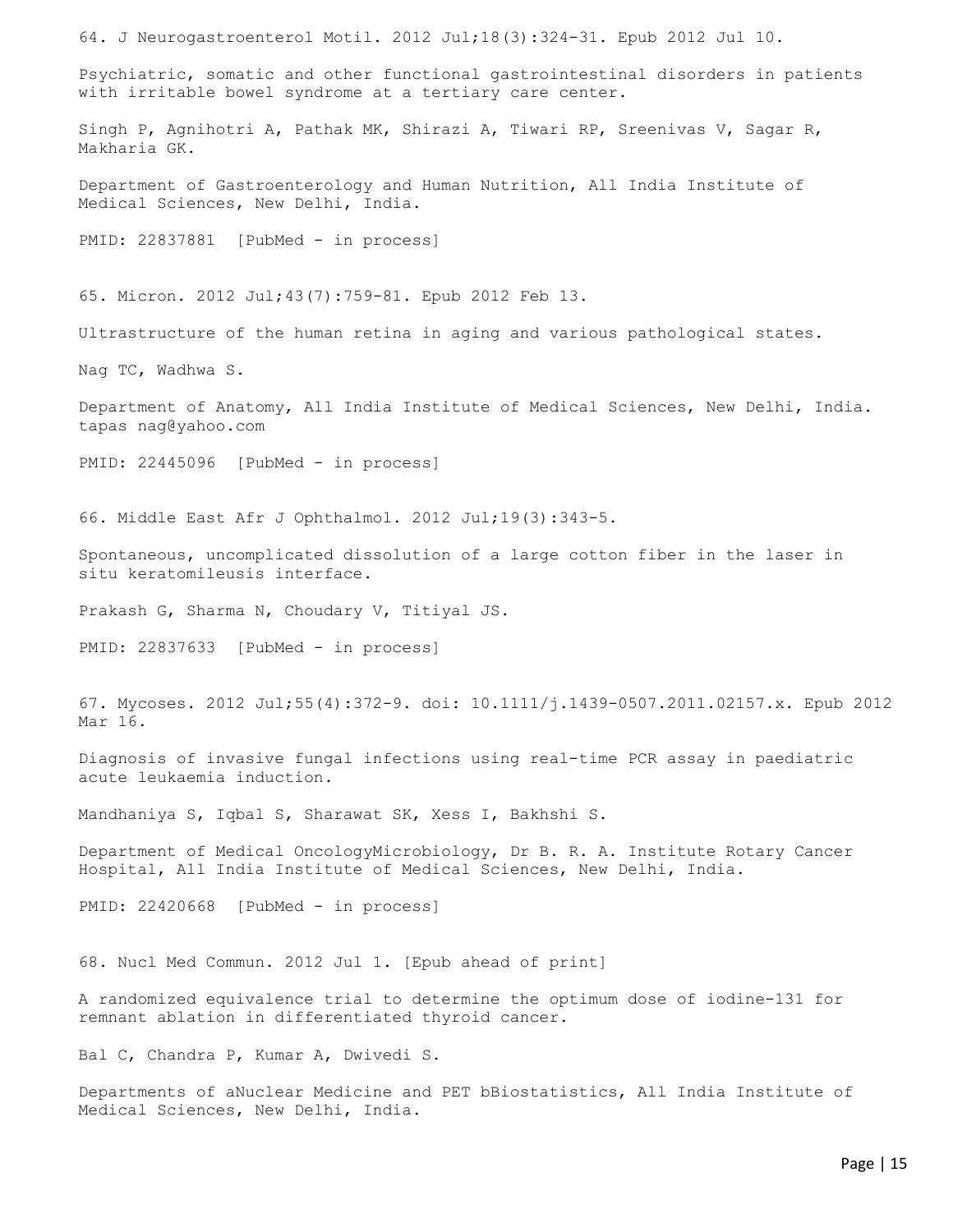PMID: 22760303 [PubMed - as supplied by publisher] 69. Nucl Med Commun. 2012 Jul;33(7):766-74. Prospective evaluation of 68Ga-DOTA-NOC PET-CT in patients with recurrent medullary thyroid carcinoma: comparison with 18F-FDG PET-CT. Naswa N, Sharma P, Suman S, Lata S, Kumar R, Malhotra A, Bal C. Department of Nuclear Medicine, All India Institute of Medical Sciences, New Delhi, India. PMID: 22531829 [PubMed - in process] 70. Ophthalmology. 2012 Jul;119(7):1470-7. Epub 2012 Mar 28. Outcome, Pathologic Findings, and Compliance in Orbital Retinoblastoma (International Retinoblastoma Staging System Stage III) Treated with Neoadjuvant Chemotherapy: A Prospective Study. Radhakrishnan V, Kashyap S, Pushker N, Sharma S, Pathy S, Mohanti BK, Vishnubhatla S, Ghose S, Bakhshi S. Department of Medical Oncology, All India Institute of Medical Sciences, New Delhi, India. PMID: 22463820 [PubMed - in process] 71. Pediatr Infect Dis J. 2012 Jul;31(7):790. Survival of a Child With 70% Parasitemia due to Plasmodium Falciparum Infection. Mohapatra S, Samantaray JC. Department of Microbiology, All India Institute of Medical Sciences, New Delhi, India. PMID: 22695192 [PubMed - in process] 72. Pediatr Neurol. 2012 Jul;47(1):71-3. Vein of galen aneurysmal dilatation in a 14-month-old boy. Jain P, Ramesh K, Kumar A, Gulati S. Division of Pediatric Neurology, Department of Pediatrics, All India Institute of Medical Sciences, New Delhi, India. PMID: 22704024 [PubMed - in process] 73. Saudi J Kidney Dis Transpl. 2012 Jul;23(4):729-35. Fatigue and depression and sleep problems among hemodialysis patients in a

tertiary care center.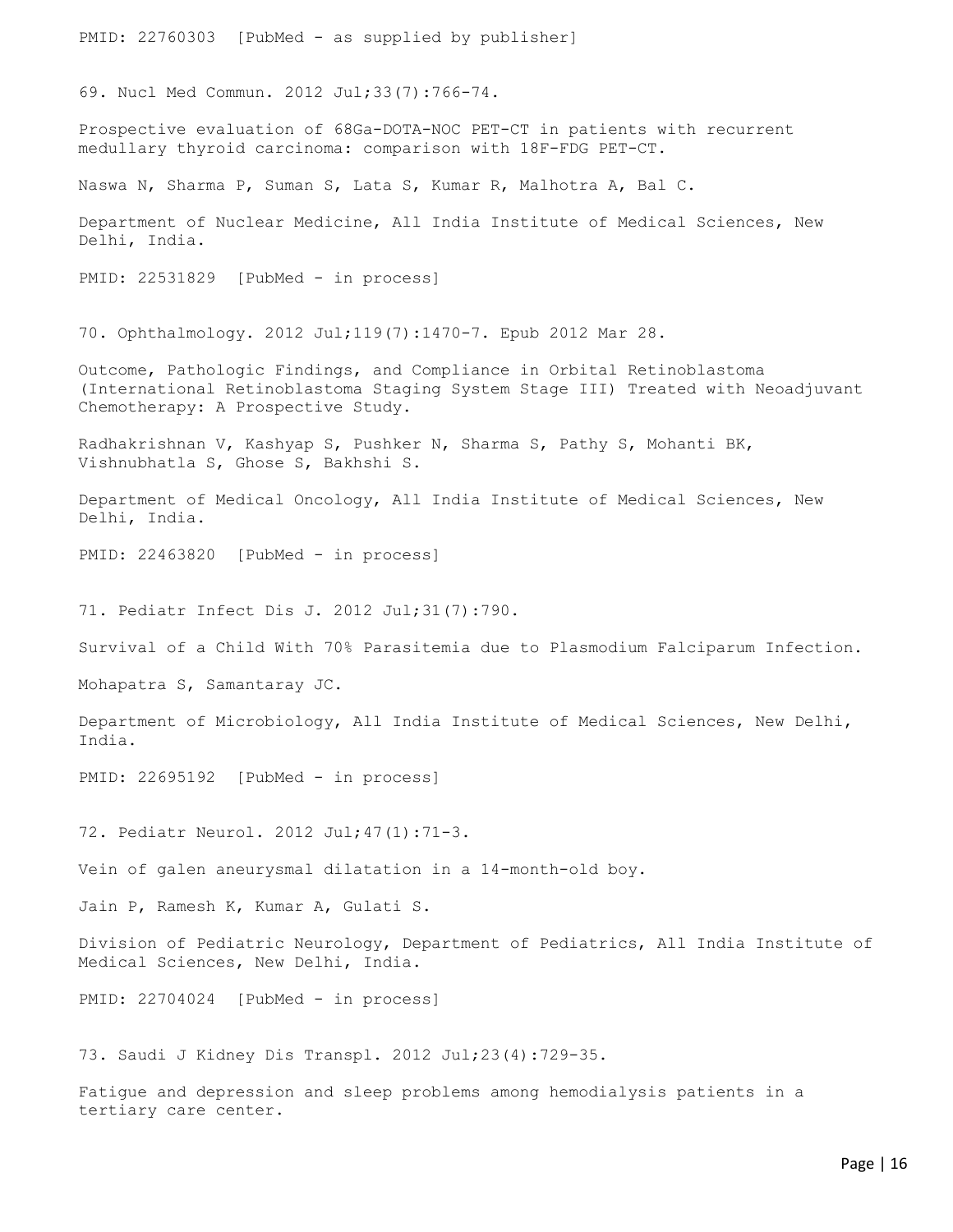Joshwa B, Khakha DC, Mahajan S. Department of Nephrology, All India Institute of Medical Sciences, New Delhi, India. PMID: 22805385 [PubMed - in process] 74. Skeletal Radiol. 2012 Jul;41(7):843-50. Epub 2011 Oct 16. Indeterminate lesions on planar bone scintigraphy in lung cancer patients: SPECT, CT or SPECT-CT? Sharma P, Kumar R, Singh H, Bal C, Julka PK, Thulkar S, Malhotra A. Department of Nuclear Medicine, All India Institute of Medical Sciences, E-81, Ansari Nagar (East), AIIMS Campus, 110029, New Delhi, India. PMID: 22002100 [PubMed - in process] 75. Dig Dis Sci. 2012 Jun 30. [Epub ahead of print] Effect of Addition of Short Course of Prednisolone to Gluten-Free Diet on Mucosal Epithelial Cell Regeneration and Apoptosis in Celiac Disease: A Pilot Randomized Controlled Trial. Shalimar, Das P, Sreenivas V, Datta Gupta S, Panda SK, Makharia GK. Department of Gastroenterology and Human Nutrition, All India Institute of Medical Sciences, Ansari Nagar, New Delhi, 110029, India. PMID: 22752636 [PubMed - as supplied by publisher] 76. Abdom Imaging. 2012 Jun 29. [Epub ahead of print] Diagnostic performance of somatostatin receptor PET/CT using (68)Ga-DOTANOC in gastrinoma patients with negative or equivocal CT findings. Naswa N, Sharma P, Soundararajan R, Karunanithi S, Nazar AH, Kumar R, Malhotra A, Bal C. Department of Nuclear Medicine, All India Institute of Medical Sciences, Ansari Nagar, New Delhi, 110029, India. PMID: 22743840 [PubMed - as supplied by publisher] 77. Gene. 2012 Jun 29. [Epub ahead of print] Two- and three-locus haplotypes of the paraoxonase (PON1) gene are associated with coronary artery disease in Asian Indians. Ahmad I, Narang R, Venkatraman A, Das N.

Department of Biochemistry, All India Institute of Medical Sciences, Ansari Nagar, New Delhi-110029, India.

PMID: 22750797 [PubMed - as supplied by publisher]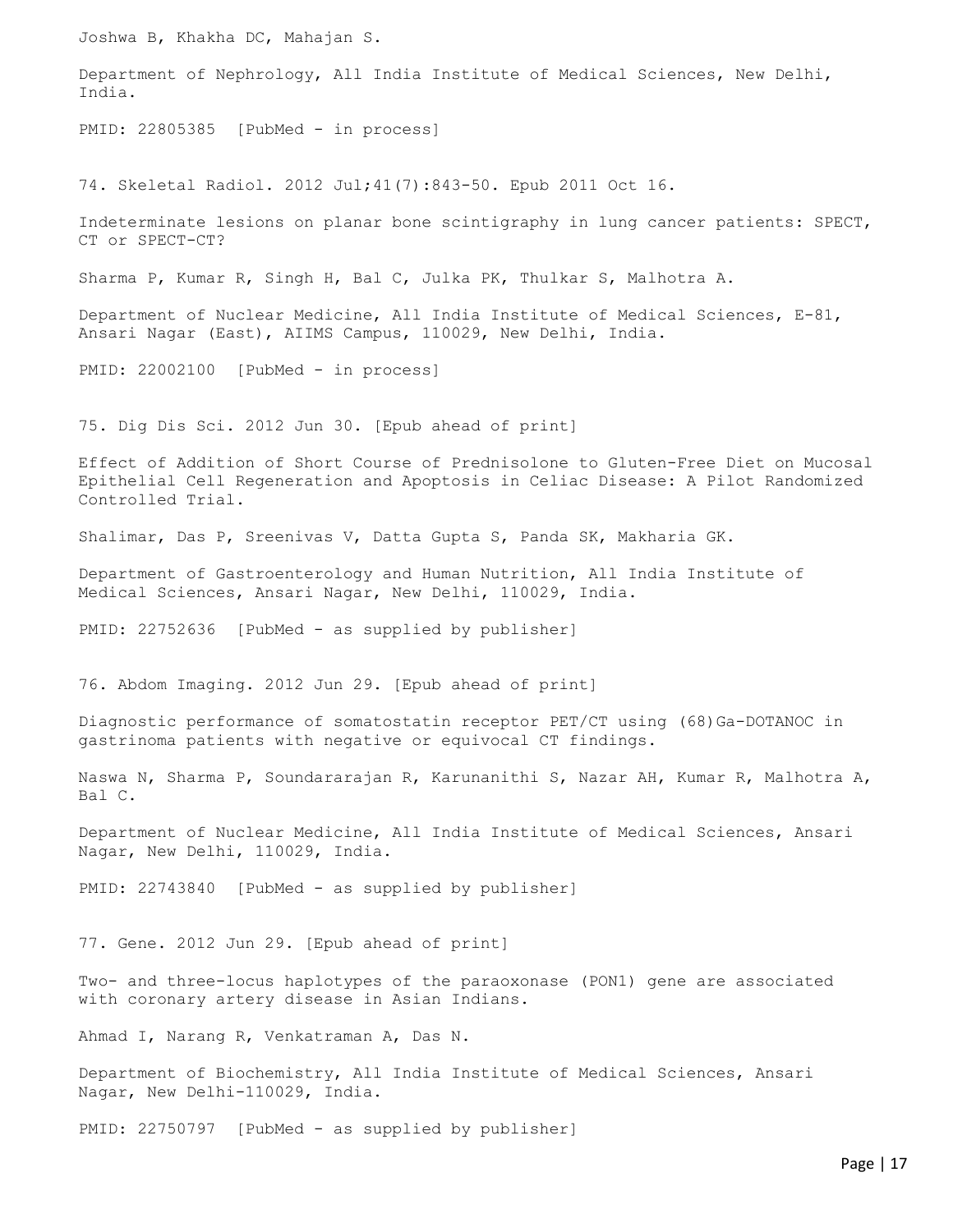78. Tumour Biol. 2012 Jun 29. [Epub ahead of print] DNA methylation of circulating DNA: a marker for monitoring efficacy of neoadjuvant chemotherapy in breast cancer patients. Sharma G, Mirza S, Parshad R, Gupta SD, Ralhan R. Department of Biochemistry, All India Institute of Medical Sciences, Ansari Nagar, New Delhi, 110029, India. PMID: 22744714 [PubMed - as supplied by publisher] 79. World J Radiol. 2012 Jun 28;4(6):283-5. Two rare cases of craniofacial chondrosarcoma. Gupta P, Bhalla AS, Karthikeyan V, Bhutia O. Pankaj Gupta, Ashu Seith Bhalla, Department of Radiodiagnosis, All India Institute of Medical Sciences, 110029 New Delhi, India. PMID: 22778882 [PubMed - in process] 80. Fetal Diagn Ther. 2012 Jun 27. [Epub ahead of print] Clinical Correlates of Pain and Anxiety in Prenatal Diagnostic Procedures. Dadhwal V, Sharma AK, Singh A, Deka D, Mittal S, Kumar G. Department of Obstetrics and Gynecology, All India Institute of Medical Sciences, New Delhi, India. PMID: 22738898 [PubMed - as supplied by publisher] 81. J Ethnopharmacol. 2012 Jun 26;142(1):23-7. Epub 2012 May 1. Anticonvulsant and antioxidative activity of hydroalcoholic extract of tuber of Orchis mascula in pentylenetetrazole and maximal electroshock induced seizures in rats. Pahuja M, Mehla J, Kumar Gupta Y. Department of Pharmacology, All India Institute of Medical Sciences, New Delhi 110029, India. PMID: 22575841 [PubMed - in process] 82. Mol Cell Biochem. 2012 Jun 23. [Epub ahead of print] Cervical cancer pathogenesis is associated with one-carbon metabolism. Pathak S, Bhatla N, Singh N. Department of Biochemistry, All India Institute of Medical Sciences, Room No.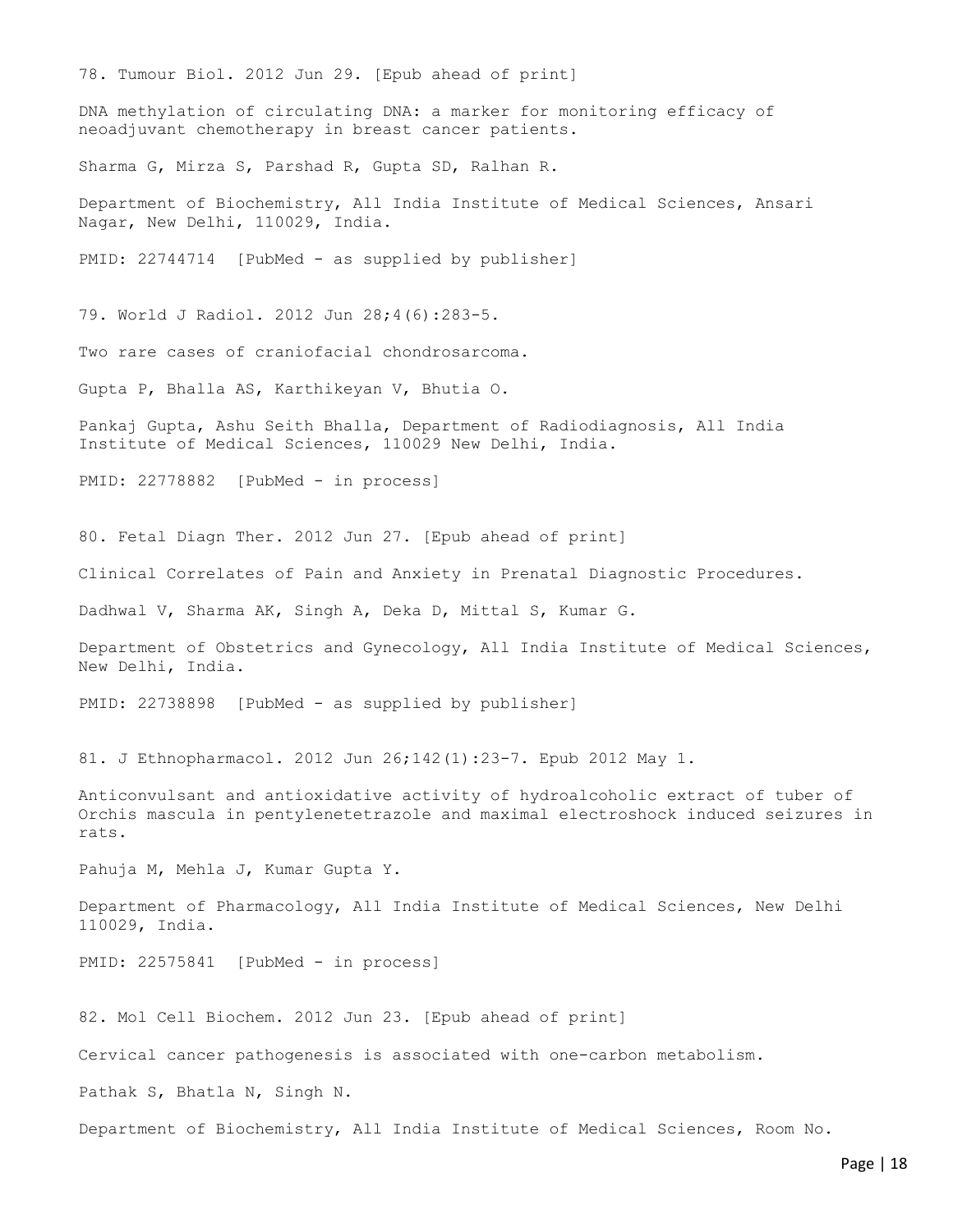3027-A, Ansari Nagar, New Delhi, 110029, India.

83. Surg Endosc. 2012 Jun 23. [Epub ahead of print]

Comparison of long-term outcome and quality of life after laparoscopic repair of incisional and ventral hernias with suture fixation with and without tacks: a prospective, randomized, controlled study.

Bansal VK, Misra MC, Babu D, Singhal P, Rao K, Sagar R, Kumar S, Rajeshwari S, Rewari V.

Department of Surgical Disciplines, All India Institute of Medical Sciences, Room No. 5021, 5th Floor Teaching Block, New Delhi, India, drvkbansal@gmail.com.

PMID: 22729705 [PubMed - as supplied by publisher]

84. Biomarkers. 2012 Jun 22. [Epub ahead of print]

Quantification studies in human seminal plasma samples identify prolactin inducible protein as a plausible marker of azoospermia.

Tomar AK, Sooch BS, Singh S, Yadav S.

Department of Biophysics, All India Institute of Medical Sciences , New Delhi , India.

PMID: 22724438 [PubMed - as supplied by publisher]

85. Curr HIV Res. 2012 Jun 21. [Epub ahead of print]

Prevalence of HIV Drug Resistance Mutation in the Northern Indian Population After Failure of the First Line Antiretroviral Therapy.

Sinha S, Shekhar RC, Ahmad H, Kumar N, Samantaray JC, Sreenivas V, Khan NH, Mitsuyasu RL.

Department of Medicine, All India Institute of Medical Sciences, Ansari Nagar, New Delhi 110029, India. drsanjeevsinha2002@yahoo.com.

PMID: 22716105 [PubMed - as supplied by publisher]

86. J Clin Endocrinol Metab. 2012 Jun 20. [Epub ahead of print]

Presence of Strong Association of the Major Histocompatibility Complex (MHC) Class I Allele HLA-A\*26:01 with Idiopathic Hypoparathyroidism.

Goswami R, Singh A, Gupta N; Indian Genome Variation Consortium, Rani R.

Department of Endocrinology and Metabolism (R.G., N.G.), All India Institute of Medical Sciences, New Delhi 110029, India; National Institute of Immunology (A.S., R.R.), New Delhi 110067, India; Council of Scientific and Industrial Research Institute of Genomics and Integrative Biology (Indian Genome Variation Consortium), Delhi 110007, India.

PMID: 22723329 [PubMed - as supplied by publisher]